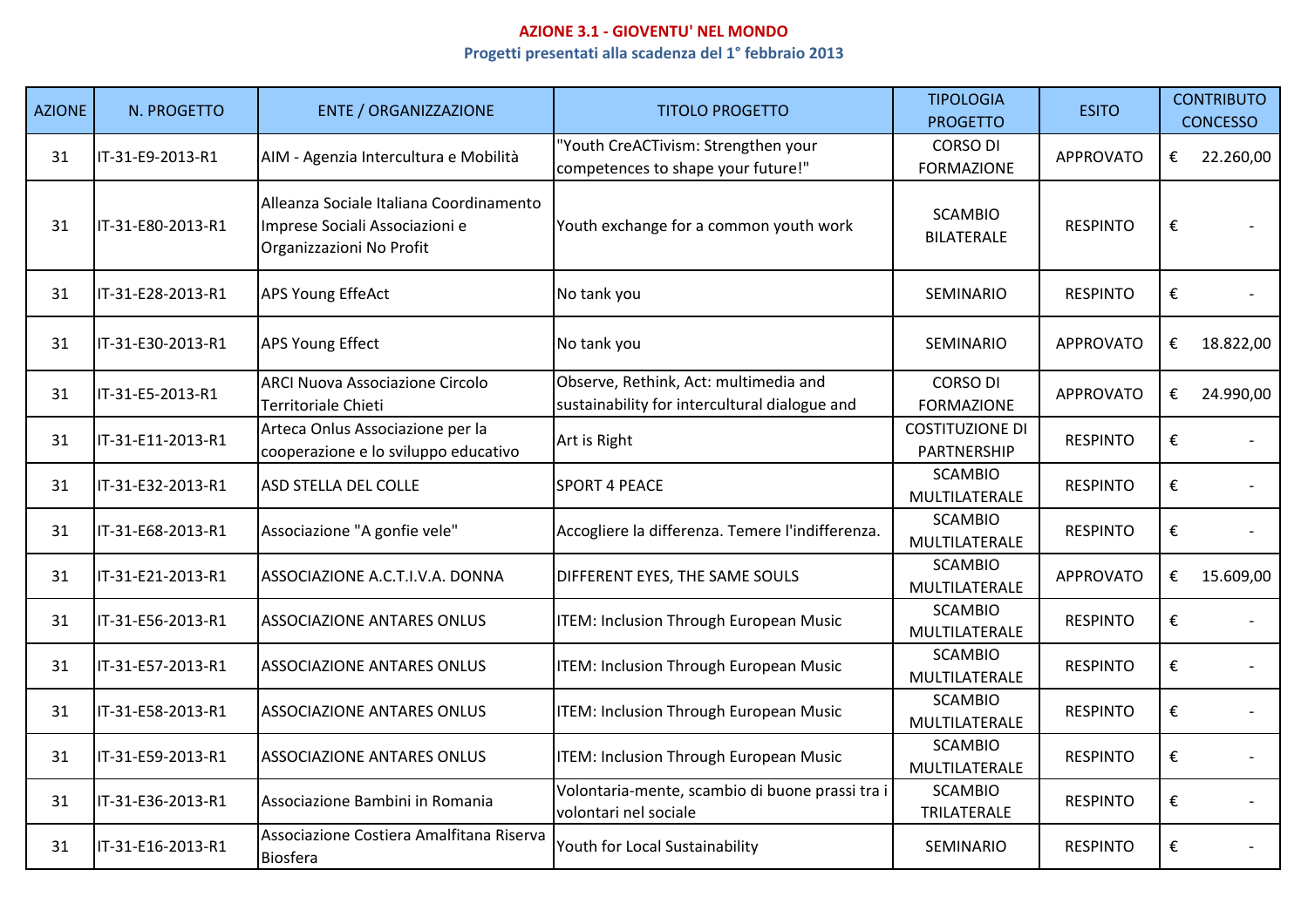| 31 | IT-31-E61-2013-R1 | ASSOCIAZIONE CULTURALE E DI<br>PROMOZIONE TERRITORIALE "STUDIO<br>OIKOS" | Empowering Employability through<br><b>Entrepreneurship for Better Europe</b> | <b>CORSO DI</b><br><b>FORMAZIONE</b> | <b>RESPINTO</b>  | € |           |
|----|-------------------|--------------------------------------------------------------------------|-------------------------------------------------------------------------------|--------------------------------------|------------------|---|-----------|
| 31 | IT-31-E62-2013-R1 | ASSOCIAZIONE CULTURALE E DI<br>PROMOZIONE TERRITORIALE "STUDIO<br>OIKOS" | Empowering Employability through<br><b>Entrepreneurship for Better Europe</b> | <b>CORSO DI</b><br><b>FORMAZIONE</b> | <b>RESPINTO</b>  | € |           |
| 31 | IT-31-E60-2013-R1 | ASSOCIAZIONE CULTURALE OISTROS                                           | Urban Existences, interconnecting lifes and<br>places                         | <b>SCAMBIO</b><br>TRILATERALE        | <b>RESPINTO</b>  | € |           |
| 31 | IT-31-E72-2013-R1 | Associazione di promozione sociale Joint Acting 4 Democracy              |                                                                               | <b>SCAMBIO</b><br>MULTILATERALE      | <b>RESPINTO</b>  | € |           |
| 31 | IT-31-E73-2013-R1 | Associazione di promozione sociale Joint Acting 4 Democracy              |                                                                               | <b>SCAMBIO</b><br>MULTILATERALE      | <b>RESPINTO</b>  | € |           |
| 31 | IT-31-E1-2013-R1  | Associazione di Promozione Sociale<br>SIKANIE                            | YOUNG STEPS TO HUMAN RIGHTS                                                   | <b>SCAMBIO</b><br>MULTILATERALE      | <b>RESPINTO</b>  | € |           |
| 31 | IT-31-E2-2013-R1  | Associazione di volontariato INCREDERE                                   | New ideas: inclusion, non formal learning and<br>youth initiatives            | <b>CORSO DI</b><br><b>FORMAZIONE</b> | <b>APPROVATO</b> | € | 17.854,00 |
| 31 | IT-31-E6-2013-R1  | ASSOCIAZIONE DI VOLONTARIATO NEW<br><b>DEAL</b>                          | Bridges in EuroMed: steps to the interreligious<br>dialogue                   | <b>CORSO DI</b><br><b>FORMAZIONE</b> | <b>RESPINTO</b>  | € |           |
| 31 | IT-31-E12-2013-R1 | ASSOCIAZIONE DI VOLONTARIATO NEW<br><b>DEAL</b>                          | We Willing Women                                                              | <b>CORSO DI</b><br><b>FORMAZIONE</b> | <b>APPROVATO</b> | € | 25.774,00 |
| 31 | IT-31-E42-2013-R1 | ASSOCIAZIONE DIAGONAL ITALIA                                             | PHOTOVOICE - PHOTOGRAPHY AS TOOL FOR<br><b>INTEGRATION</b>                    | <b>CORSO DI</b><br><b>FORMAZIONE</b> | <b>RESPINTO</b>  | € |           |
| 31 | IT-31-E38-2013-R1 | Associazione Interculturale NUR                                          | Creative Learning through Images and Camera<br>Knowledge                      | <b>CORSO DI</b><br><b>FORMAZIONE</b> | <b>APPROVATO</b> | € | 27.722,50 |
| 31 | IT-31-E43-2013-R1 | <b>Associazione Mosaico</b>                                              | <b>Recycling Art</b>                                                          | <b>SCAMBIO</b><br>MULTILATERALE      | <b>RESPINTO</b>  | € |           |
| 31 | IT-31-E69-2013-R1 | Associazione Rondine Cittadella della<br>Pace                            | YOU-UP in EUrope and Beyond                                                   | <b>SCAMBIO</b><br>MULTILATERALE      | <b>APPROVATO</b> | € | 24.126,00 |
| 31 | IT-31-E35-2013-R1 | Associazione Studenti di Scienze<br>Internazionali e Diplomatiche        | Wider Europe against Youth Unemployment                                       | CORSO DI<br><b>FORMAZIONE</b>        | <b>RESPINTO</b>  | € |           |
| 31 | IT-31-E48-2013-R1 | Associazione Sud                                                         | Be Prepared!                                                                  | <b>SCAMBIO</b><br>MULTILATERALE      | <b>RESPINTO</b>  | € |           |
| 31 | IT-31-E49-2013-R1 | Associazione Sud                                                         | Be Prepared!                                                                  | <b>SCAMBIO</b><br>MULTILATERALE      | <b>RESPINTO</b>  | € |           |
| 31 | IT-31-E50-2013-R1 | Associazione Sud                                                         | Be Prepared!                                                                  | <b>SCAMBIO</b><br>MULTILATERALE      | <b>RESPINTO</b>  | € |           |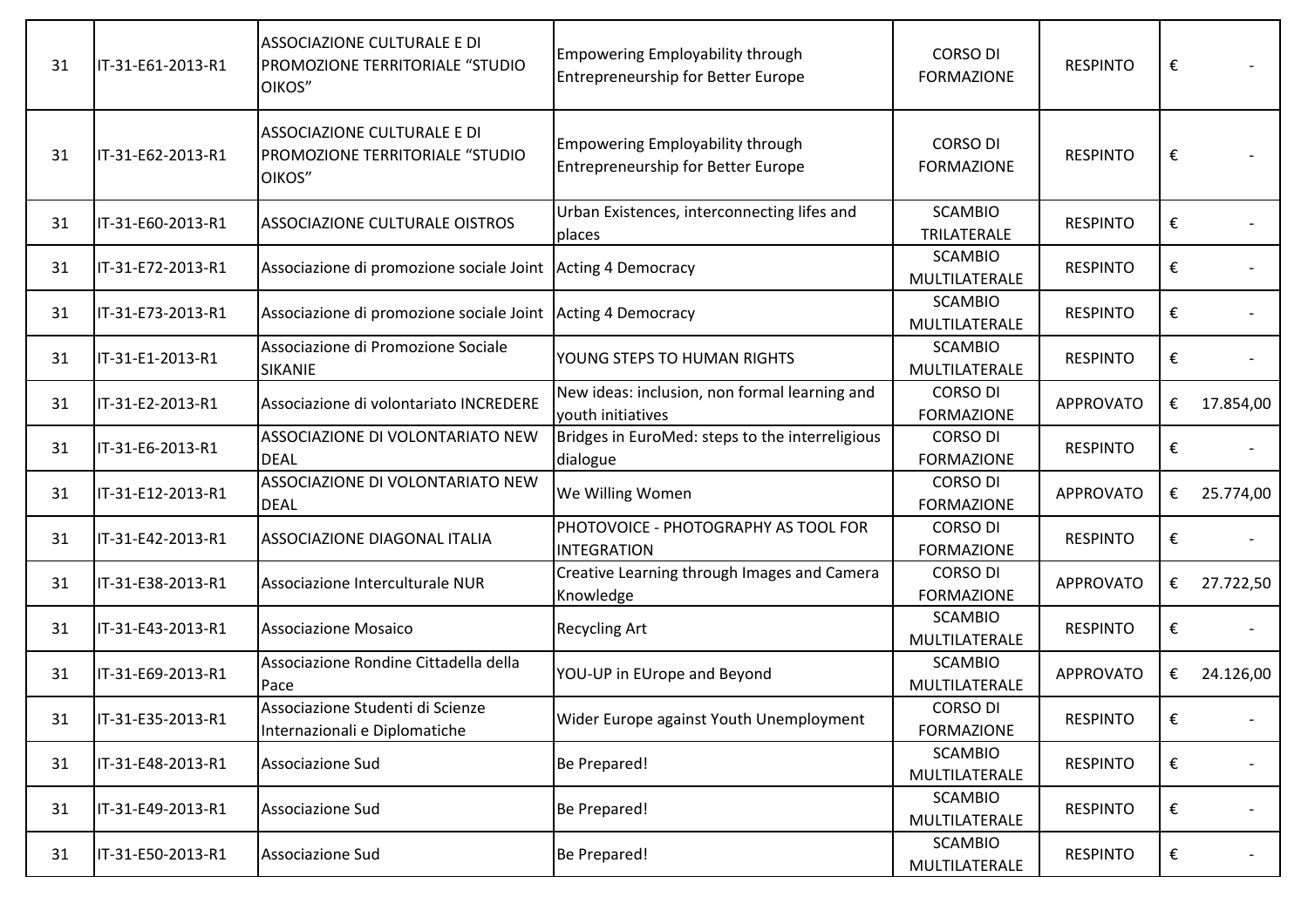| 31 | IT-31-E82-2013-R1 | Associazione TDM 2000                                           | Taking Rights-Taking responsibilities                                                                             | <b>CORSO DI</b><br><b>FORMAZIONE</b> | <b>APPROVATO</b> | € | 23.758,00 |
|----|-------------------|-----------------------------------------------------------------|-------------------------------------------------------------------------------------------------------------------|--------------------------------------|------------------|---|-----------|
| 31 | IT-31-E14-2013-R1 | ASSOCIAZIONE VENEZIANI NEL MONDO                                | Youth-led ideas to tackle youth unemployment                                                                      | <b>SCAMBIO</b><br>MULTILATERALE      | <b>RESPINTO</b>  | € |           |
| 31 | IT-31-E66-2013-R1 | <b>Bandiere Storiche ONLUS</b>                                  | Opportunity in Diversity                                                                                          | <b>CORSO DI</b><br><b>FORMAZIONE</b> | <b>RESPINTO</b>  | € |           |
| 31 | IT-31-E77-2013-R1 | <b>BEST Roma</b>                                                | <b>Empowered Diversity</b>                                                                                        | <b>SCAMBIO</b><br>TRILATERALE        | <b>RESPINTO</b>  | € |           |
| 31 | IT-31-E31-2013-R1 | C.S.F. - Cooperazione Senza Frontiere                           | <b>BRIDGE OF COMMUNICATION WITH</b><br><b>NEIGHBOURING COUNTRIES</b>                                              | <b>SCAMBIO</b><br>MULTILATERALE      | <b>RESPINTO</b>  | € |           |
| 31 | IT-31-E74-2013-R1 | CEMEA del Mezzogiorno                                           | Sustainable Opportunities and Alternative<br>Practices                                                            | <b>SCAMBIO</b><br>TRILATERALE        | <b>APPROVATO</b> | € | 21.304,00 |
| 31 | IT-31-E52-2013-R1 | CENTRO CULTURALE ALBANESE IN<br>PUGLIA "APOLLONIA"              | UNA PARTITA A SCACCHI PER GIOVANI<br><b>EUROPEI</b>                                                               | <b>SCAMBIO</b><br><b>BILATERALE</b>  | <b>RESPINTO</b>  | € |           |
| 31 | IT-31-E40-2013-R1 | Centro per lo Sviluppo Creativo "Danilo<br>Dolci"               | Young Social Entrepreneurs for Future<br>Communities                                                              | <b>CORSO DI</b><br><b>FORMAZIONE</b> | <b>RESPINTO</b>  | € |           |
| 31 | IT-31-E81-2013-R1 | <b>CENTRO STUDI SERENO REGIS ONLUS</b>                          | Staying in the Conflict: How to Support Youth<br>Volunteering in Nonviolent Transformation of<br><b>Conflicts</b> | <b>SEMINARIO</b>                     | <b>RESPINTO</b>  | € |           |
| 31 | IT-31-E20-2013-R1 | ComPass onlus                                                   | Preventing marginalisation of young<br>immigrants through international youth<br>initiatives                      | <b>CORSO DI</b><br><b>FORMAZIONE</b> | <b>RESPINTO</b>  | € |           |
| 31 | IT-31-E70-2013-R1 | Comune di Caselle in Pittari                                    | Hand in Hand through our roots                                                                                    | <b>SCAMBIO</b><br>MULTILATERALE      | <b>RESPINTO</b>  | € |           |
| 31 | IT-31-E17-2013-R1 | Comune di Geraci Siculo                                         | Traditional trend - Invest in your culture                                                                        | <b>SCAMBIO</b><br>MULTILATERALE      | <b>RESPINTO</b>  | € |           |
| 31 | IT-31-E34-2013-R1 | Comune di Massafra                                              | YOUTH TOWARD 2020: THE YOUTH OF TODAY<br>FOR THE WORLD OF TOMORROW                                                | <b>SCAMBIO</b><br>MULTILATERALE      | <b>RESPINTO</b>  | € |           |
| 31 | IT-31-E54-2013-R1 | Comune di Offida                                                | ART AND CREATIVITY: COMMON ROAD TO<br>YOUNG EUROPEAN CITIZENSHIP                                                  | <b>SCAMBIO</b><br><b>BILATERALE</b>  | <b>RESPINTO</b>  | € |           |
| 31 | IT-31-E45-2013-R1 | Comune di Valle San Nicolao                                     | TV on the move                                                                                                    | <b>SCAMBIO</b><br>MULTILATERALE      | <b>RESPINTO</b>  | € |           |
| 31 | IT-31-E26-2013-R1 | Connect                                                         | <b>Green Connection</b>                                                                                           | <b>SCAMBIO</b><br>MULTILATERALE      | <b>RESPINTO</b>  | € |           |
| 31 | IT-31-E27-2013-R1 | Connect                                                         | Youth Style                                                                                                       | <b>SCAMBIO</b><br>MULTILATERALE      | <b>RESPINTO</b>  | € |           |
| 31 | IT-31-E65-2013-R1 | CSD- Commissione Sinodale per la<br>Diaconia - Diaconia Valdese | BETWEEN BORDERS: life, work and cultures of<br>youngsters beyond the borders of Europe                            | <b>SCAMBIO</b><br><b>BILATERALE</b>  | <b>APPROVATO</b> | € | 13.400,00 |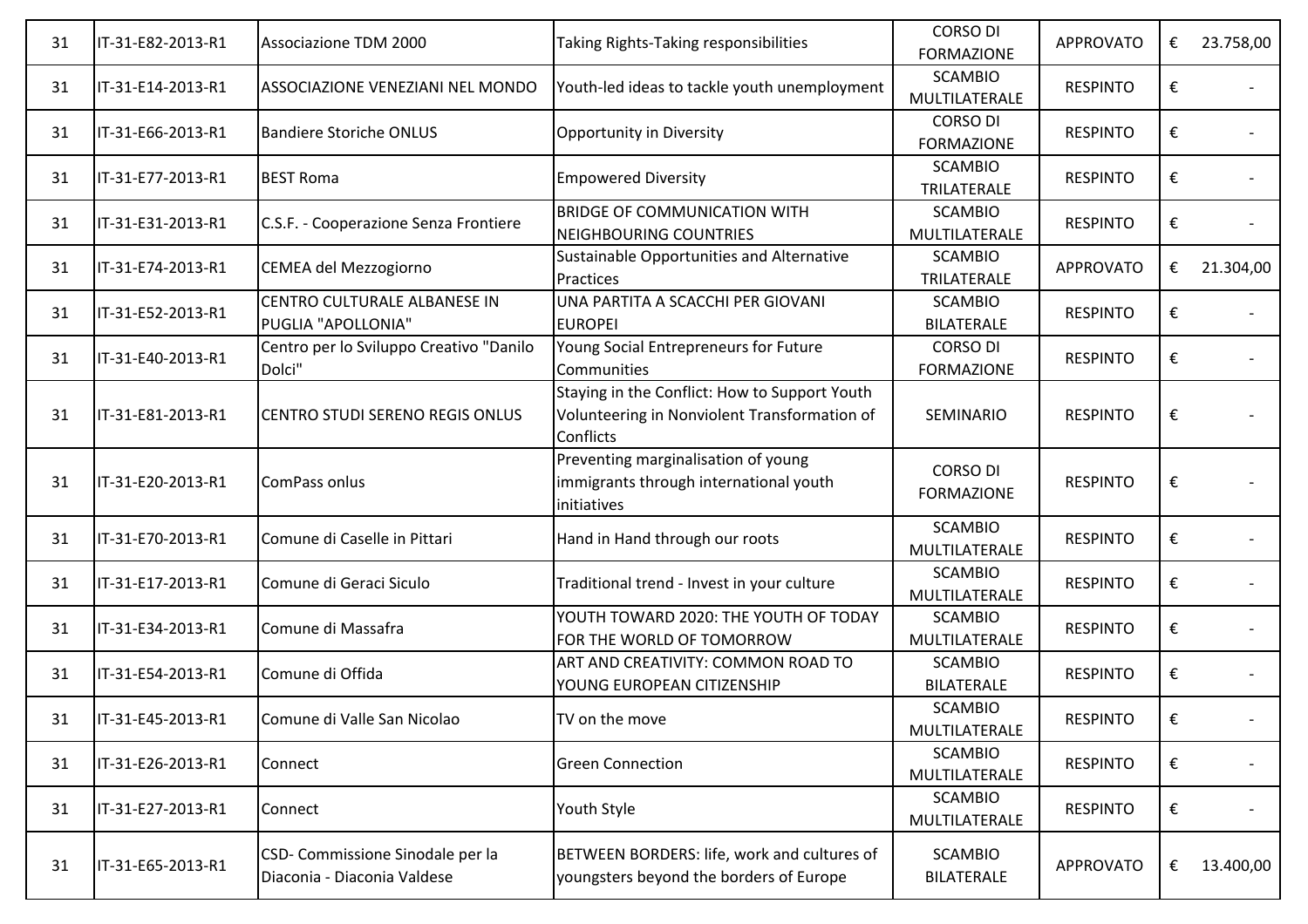| 31 | IT-31-E13-2013-R1 | <b>ENDOFAP LIGURIA</b>                                        | Skills fon Young People in the Social Services                     | SEMINARIO                               | <b>APPROVATO</b> | € | 23.604,90 |
|----|-------------------|---------------------------------------------------------------|--------------------------------------------------------------------|-----------------------------------------|------------------|---|-----------|
| 31 | IT-31-E24-2013-R1 | EquaMente - Associazione Culturale e di<br>Solidarietà        | Conflicts, democracy, culture and identity: me,<br>myself and we   | <b>SCAMBIO</b><br>MULTILATERALE         | <b>RESPINTO</b>  | € |           |
| 31 | IT-31-E25-2013-R1 | EquaMente - Associazione Culturale e di<br>Solidarietà        | Conflicts, democracy, culture and identity: me,<br>myself and we   | <b>SCAMBIO</b><br>MULTILATERALE         | <b>APPROVATO</b> | € | 24.691,00 |
| 31 | IT-31-E15-2013-R1 | eurogems organizzazione di<br>cooperazione internazionale     | Sitting at the neighbours round table                              | <b>VISITA DI</b><br><b>FATTIBILITA'</b> | <b>RESPINTO</b>  | € |           |
| 31 | IT-31-E75-2013-R1 | Federazione Italiana dello Scautismo                          | Citizenship across the seas                                        | <b>COSTITUZIONE DI</b><br>PARTNERSHIP   | <b>RESPINTO</b>  | € |           |
| 31 | IT-31-E23-2013-R1 | Fondazione L'Albero della Vita ONLUS                          | <b>Building Bridges</b>                                            | SEMINARIO                               | <b>RESPINTO</b>  | € |           |
| 31 | IT-31-E4-2013-R1  | Futura Città                                                  | West and East of Europe: challenge of dialogue                     | <b>SCAMBIO</b><br>MULTILATERALE         | <b>RESPINTO</b>  | € |           |
| 31 | IT-31-E76-2013-R1 | Giosef Enna                                                   | <b>Smiling Europe</b>                                              | <b>COSTITUZIONE DI</b><br>PARTNERSHIP   | <b>RESPINTO</b>  | € |           |
| 31 | IT-31-E22-2013-R1 | H.R.Y.O. Human Rights Youth<br>Organization                   | Talk 2 Me                                                          | <b>SCAMBIO</b><br>MULTILATERALE         | <b>RESPINTO</b>  | € |           |
| 31 | IT-31-E71-2013-R1 | H.R.Y.O. Human Rights Youth<br>Organization                   | Gym Tolerance Shadowing 3.1                                        | <b>JOB SHADOWING</b>                    | <b>RESPINTO</b>  | € |           |
| 31 | IT-31-E44-2013-R1 | Insight - education project design                            | 'Back and forward: YiA program, the last<br>dancebefore a new one" | <b>SEMINARIO</b>                        | <b>APPROVATO</b> | € | 21.740,00 |
| 31 | IT-31-E47-2013-R1 | Istituto Istruzione Superiore 'Giovanni<br>Cena' Ivrea-Torino | Youth and territory                                                | <b>SCAMBIO</b><br>TRILATERALE           | <b>RESPINTO</b>  | € |           |
| 31 | IT-31-E78-2013-R1 | Istituto Pace Sviluppo Innovazione Acli                       | Balkan Train-ing. Formiamo giovani per<br>animare l'Europa!        | <b>CORSO DI</b><br><b>FORMAZIONE</b>    | <b>RESPINTO</b>  | € |           |
| 31 | IT-31-E79-2013-R1 | La Milizia dei Folli                                          | Circle project - Training on project cycle and<br>group management | <b>CORSO DI</b><br><b>FORMAZIONE</b>    | <b>RESPINTO</b>  | € |           |
| 31 | IT-31-E83-2013-R1 | Lay Volunteers International Association                      | Coltiviamo il nostro futuro                                        | <b>SCAMBIO</b><br><b>BILATERALE</b>     | <b>RESPINTO</b>  | € |           |
| 31 | IT-31-E7-2013-R1  | Mine Vaganti European Youth Group                             | Rural Change Lead The Path!                                        | <b>CORSO DI</b><br><b>FORMAZIONE</b>    | <b>RESPINTO</b>  |   |           |
| 31 | IT-31-E8-2013-R1  | Mine Vaganti European Youth Group                             | <b>Different Minds Same Ambitions</b>                              | <b>SCAMBIO</b><br>MULTILATERALE         | <b>RESPINTO</b>  | € |           |
| 31 | IT-31-E29-2013-R1 | Movimento Cristiano Lavoratori                                | Giving Opportunities and Alternatives for<br>Labour                | <b>SCAMBIO</b><br>MULTILATERALE         | <b>RESPINTO</b>  | € |           |
| 31 | IT-31-E64-2013-R1 | Opera per la Gioventù - ONLUS                                 | <b>International Meeting 2013</b>                                  | <b>SCAMBIO</b><br><b>BILATERALE</b>     | <b>RESPINTO</b>  | € |           |